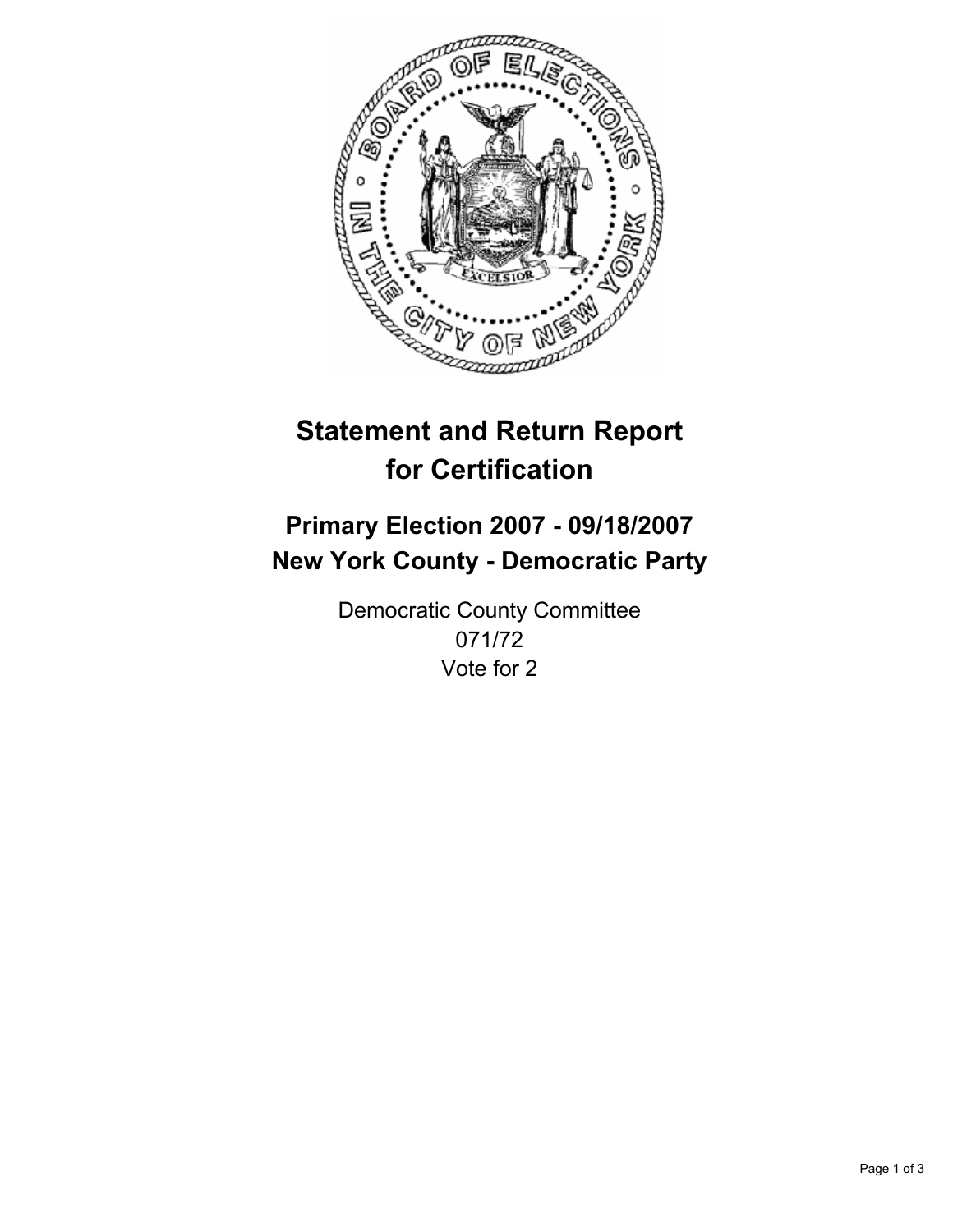

### **Assembly District 72**

| <b>EMERGENCY</b>    |    |
|---------------------|----|
| ABSENTEE/MILITARY   | 0  |
| AFFIDAVIT           |    |
| <b>JAEL GRAND</b>   | 20 |
| <b>FLOURINE RAY</b> | 33 |
| PAULLETTE SHOMO     | 34 |
| <b>Total Votes</b>  | 87 |